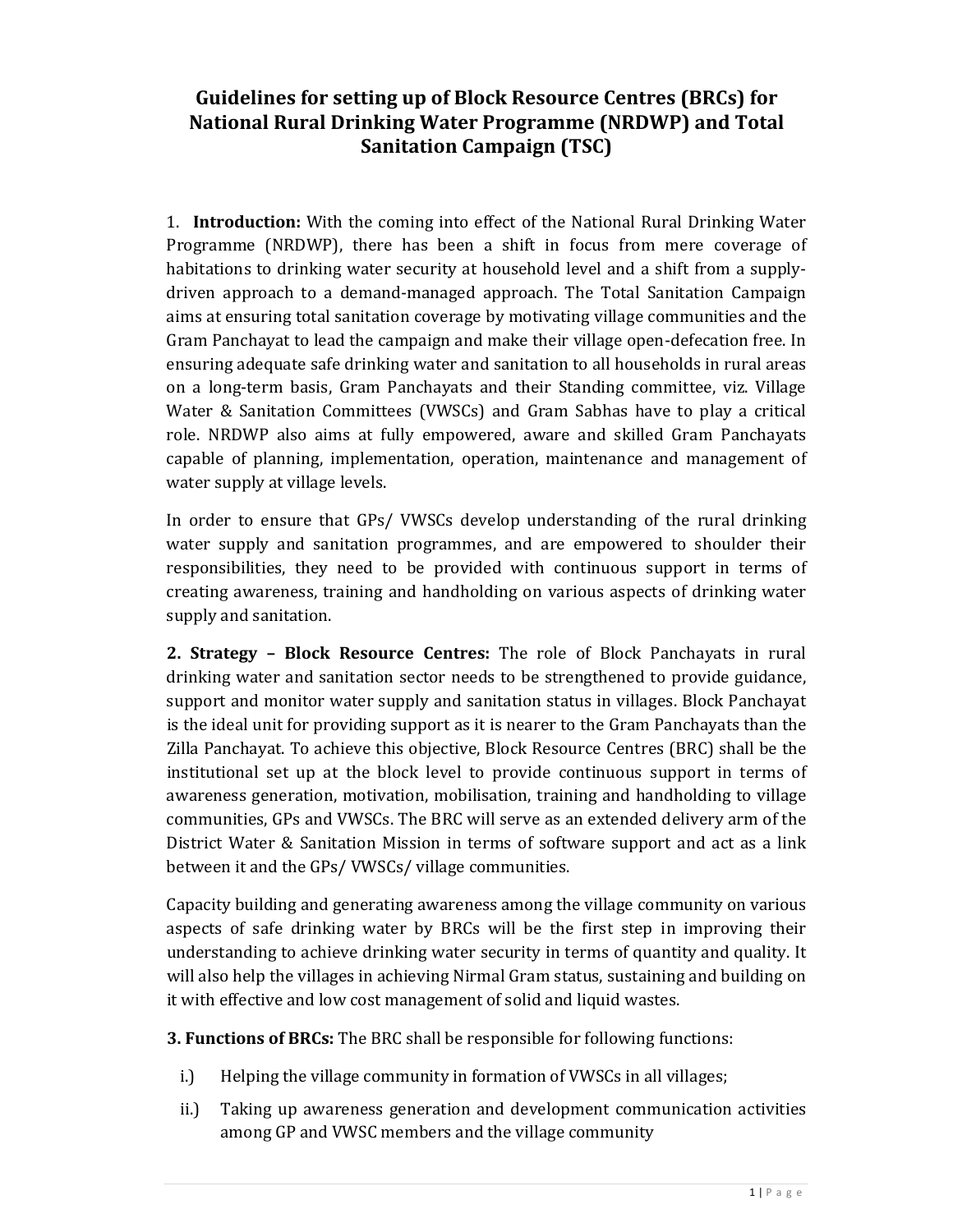- iii.) Conducting training courses at block and village level for members of VWSCs mandals etc.) on various aspects of water and sanitation. This can be through and GPs and other grassroots level workers in the village (ASHA worker, Anganwadi worker, schoolteachers, self‐help groups, Mahila and Yuvak classroom training, hands on support in villages and exposure visits.
- iv.) Preparing an Annual Activities Calendar mainly focusing on IEC and training activities and will be responsible for its implementation.
- v.) Helping the GPs/ VWSCs in baseline surveys, sanitary survey of drinking water sources and systems falling within their jurisdiction;
- vi.) Helping the village community/ VWSCs/ GPs in preparation of their Village Action Plan and its approval by the Gram Sabha;
- vii.) Guiding VWSCs in implementing and monitoring the works relating to water supply schemes and sanitation as envisaged in the Village Action Plan;
- viii.) Coordination and follow up with grassroots level workers trained in water quality monitoring and surveillance and ensuring that they take up water quality testing and surveillance activities;
- ix.) Interacting regularly with Panchayats, ASHA workers, anganwadi workers, Self help groups, Mahila and Yuvak mandals to ensure that issues relating to water supply, quality and sanitation get regular attention;
- improved hygiene practices, improved sanitation and safe handling of water to keep it potable. x.) Visiting schools to deliver talks to sensitize teachers and students to adopt
- xi.) Helping in conducting social audits
- reporting to villages, cautioning the GPs/ VWSCs/ PHEDs to take effective steps for maintaining potability and guiding on remedial steps. xii.) Coordinating with water quality testing laboratories for water quality testing,
- xiii.) Assisting in gathering information for updating habitation status on the IMIS.

 **4. Role of Block Panchayats in BRCs:** The BRCs will be under the administrative reporting arrangements will be followed. BRC shall be supervised by the DWSM at Block Panchayat will supervise the BRCs to ensure that the functionaries carry out control and supervision of Block Panchayats. In case, BRC is run by an NGO, similar the district level. It shall function according to the Plan approved by the DWSM. The their activities in accordance with the Plan formulated by the Block Panchayat and approved by the DWSM.

**5. Location of BRC:** The BRC shall be located in the office of the Block Panchayat. However, the Cluster Coordinators shall, as far as possible, be located in their respective clusters.

**6. Staffing of BRCs:** All functionaries of BRC will be hired by the DWSM through an renewable on a yearly basis, following the process laid down by the SWSM and will NGO or an outsourcing agency to provide specific services on contract basis,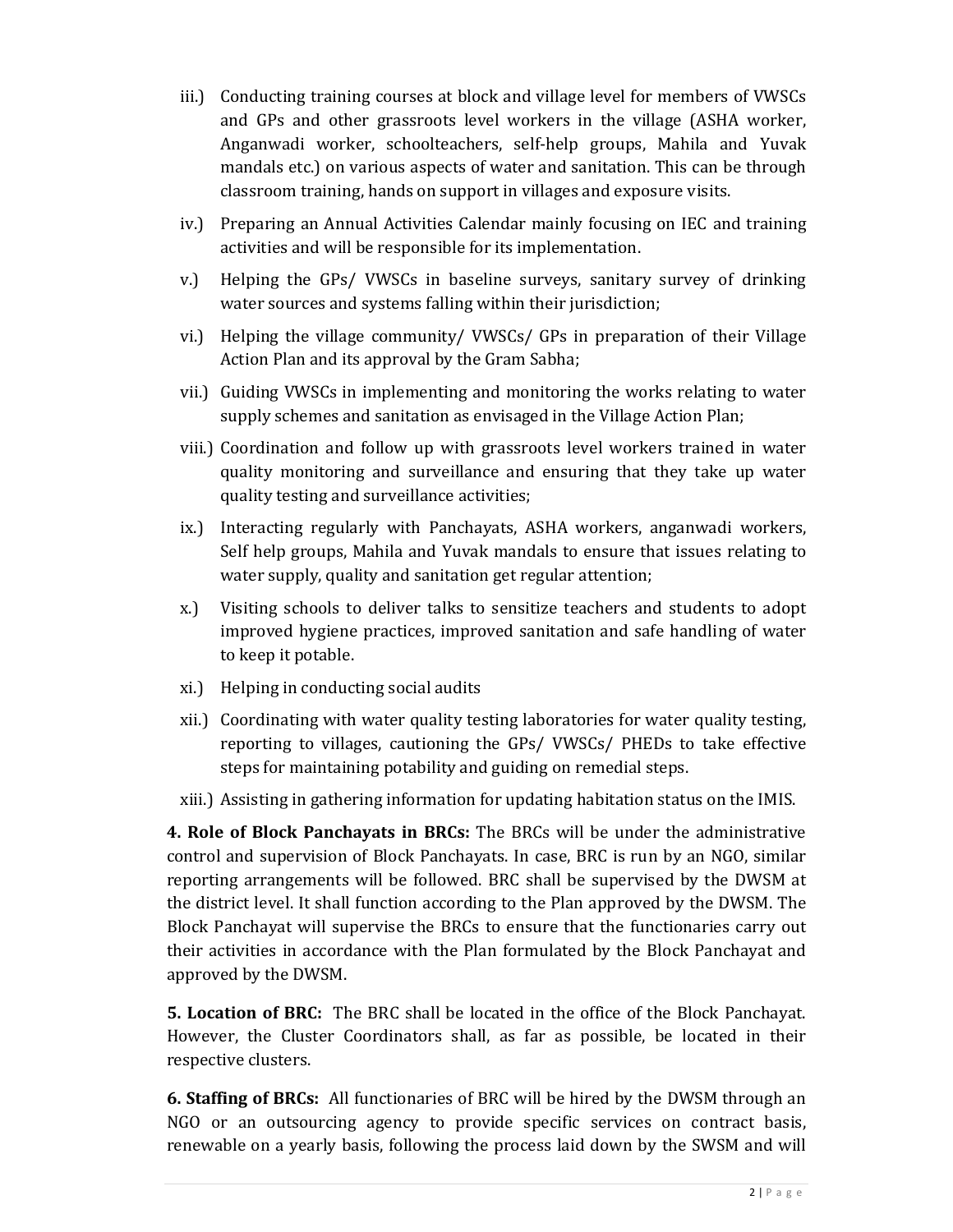be paid a consolidated remuneration. The running of BRCs can also be outsourced by the SWSM to reputed NGOs. To achieve economy of scale, it will be desirable that in a district, all BRCs are managed by a single NGO/out‐sourcing agency that can be given upto 12% of the total expenditure as service remuneration or overhead (including service tax).

 experience, age limit and remuneration: The BRC functionaries engaged will have the following educational qualifications,

| S.<br>No. | <b>BRC</b><br>functionary   | <b>Minimum Educational</b><br>qualification<br>experience                                                                                           | Age limit                                                                                                   | <b>Monthly</b><br>remunerat<br>ion | <b>Mobility</b><br><b>Allowance</b>             |
|-----------|-----------------------------|-----------------------------------------------------------------------------------------------------------------------------------------------------|-------------------------------------------------------------------------------------------------------------|------------------------------------|-------------------------------------------------|
| 1.        | <b>Block</b><br>Coordinator | Graduate in mass<br>communication/social<br>sciences/rural studies<br>with two years<br>experience of working on<br>VWSC/WQM&S/<br>Sanitation, etc. | Between 25-<br>35 years.<br>Upper age<br>limit<br>relaxable in<br>case of ex-<br>servicemen<br>to 45 years. | Rs. $5,000$ /-                     | Rs. 125 per<br>full day of<br>village<br>visit* |
| 2.        | Cluster<br>Coordinator      | Graduate in mass<br>communication/social<br>sciences/rural studies<br>with one year<br>experience of working on<br>VWSC/WQM&S/<br>Sanitation, etc.  | Between 25-<br>30 years.<br>Upper age<br>limit<br>relaxable in<br>case of ex-<br>servicemen<br>to 45 years. | Rs. 4,500 /-                       | Rs. 100 per<br>full day of<br>village<br>visit* |

|  | 6.1 Qualifications, experience and remuneration of BRC functionaries |  |  |
|--|----------------------------------------------------------------------|--|--|
|  |                                                                      |  |  |

 \*Number of days of village visit should be between 10‐15 days in a month. They should attend evening meetings in the villages, preferably with night stay. Field visit of less than 8 hours will be counted as half a day and 50% of the mobility allowance will be paid.

## **6.2 Number of functionaries:**

 There shall be 2‐4 functionaries in the BRC depending on the population of the block 3 or 4 clusters as the case may be and distributed among the BRC functionaries for as per the following scale. The Gram Panchayats in the Block should be formed into 2, handholding.

- i.) Population of block as per 2001 Census (70,000 or less) 2 functionaries viz. Block Coordinator and Cluster Coordinator.
- ii.) Population of block as per  $2001$  Census (between  $70,000$  to  $1.5$  lakh)  $-3$ functionaries viz. Block Coordinator and two Cluster Coordinators.
- iii.) Population of block as per 2001 Census (more than 1.5 lakh) 4 functionaries viz. Block Coordinator and three Cluster Coordinators.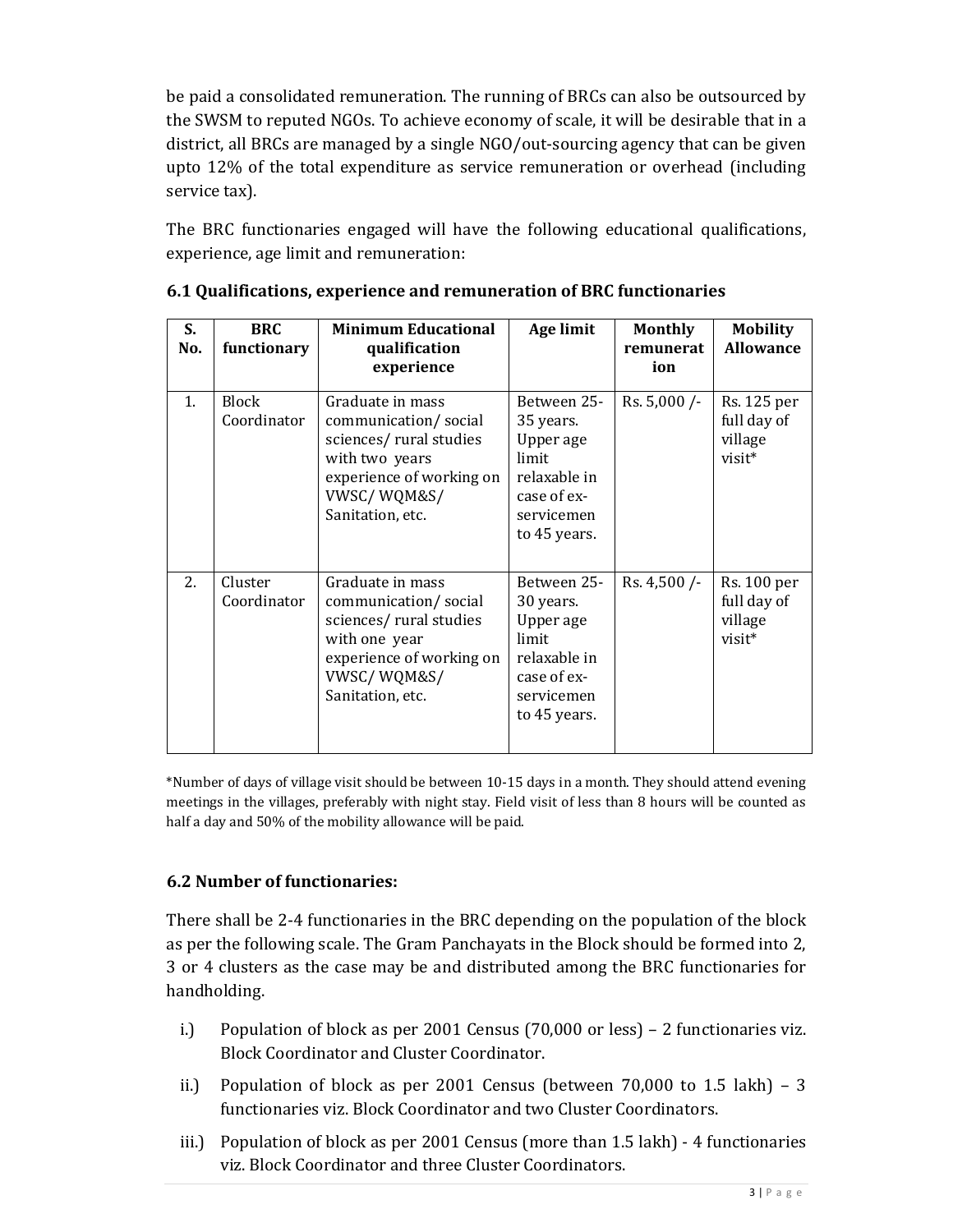iv.) In case of Andhra Pradesh since the number of blocks are 1099 out of 6442 blocks in the entire country, one Coordinator per block will be allowed.

 functionaries. However, the additional expenses will be borne by the State Support activities fund. The Department of Drinking Water and Sanitation, Government of India shall not bear any liability insofar as the service conditions or service conditions, continuation are the sole responsibility of the respective State Based on the need and the State's plan to converge other activities at the BRC level, States can enhance the qualifications, experience or remuneration of the BRC Government out of their own resources. SWSM shall fix financial outlays for functionaries, contingencies and other activities for each BRC within the overall tenure of the BRC functionaries is concerned. The decisions regarding selection, Government.

 **7. Selection process:** The SWSM should decide the specific qualification and evaluation criteria, mode of selection, etc. In the case of selection of NGOs, those who have been registered for at least 3 years; already working in water & sanitation / having sufficient domain knowledge and expertise of the sector, may be given preference. In case, it is decided to run the BRCs with functionaries engaged from outsourcing agencies, the SWSM may lay down a transparent and objective process health/ rural development/ water resource development/ forest management, etc.; for the selection of the outsourcing agency and functionaries at the district level.

 The selection of the NGO or the Outsourcing agency should be through a State level Selection Committee, preferably, headed by the Secretary of the State in‐charge of the Similarly, after the selection of the NGO and the outsourcing agency, in the selection of the functionaries by the NGOs or the outsourcing agency at the district or block Rural Water Supply and Sanitation with representation from Government of India. levels, proper representation of the State/ District administration may be kept.

 **8. Roles & responsibilities:** Each BRC shall be headed by a Block Coordinator. Other members of the team shall report to the Block Coordinator. The following role and responsibilities shall be assigned to the members of the BRC.

## **8.1 Block Coordinator:**

- i.) Carrying out all functions of the BRC listed in para 3.
- ii.) Doing fieldwork in the Gram Panchayats assigned.
- iii.) Handling matters relating to community mobilization in drinking water and sanitation;
- block, opening of the Bank account, etc. coordinating with PHED officers in‐ iv.) Helping the Gram Sabhas in selecting/electing VWSCs in all villages in the charge of rural water supply and sanitation;
- and maintenance of water supply systems, keeping water quality v.) Training VWSC/ GP members about planning, implementation, operation surveillance, maintaining sanitation facilities, etc.;
- vi.) Assisting GPs/ VWSCs to operate and maintain their water supply systems;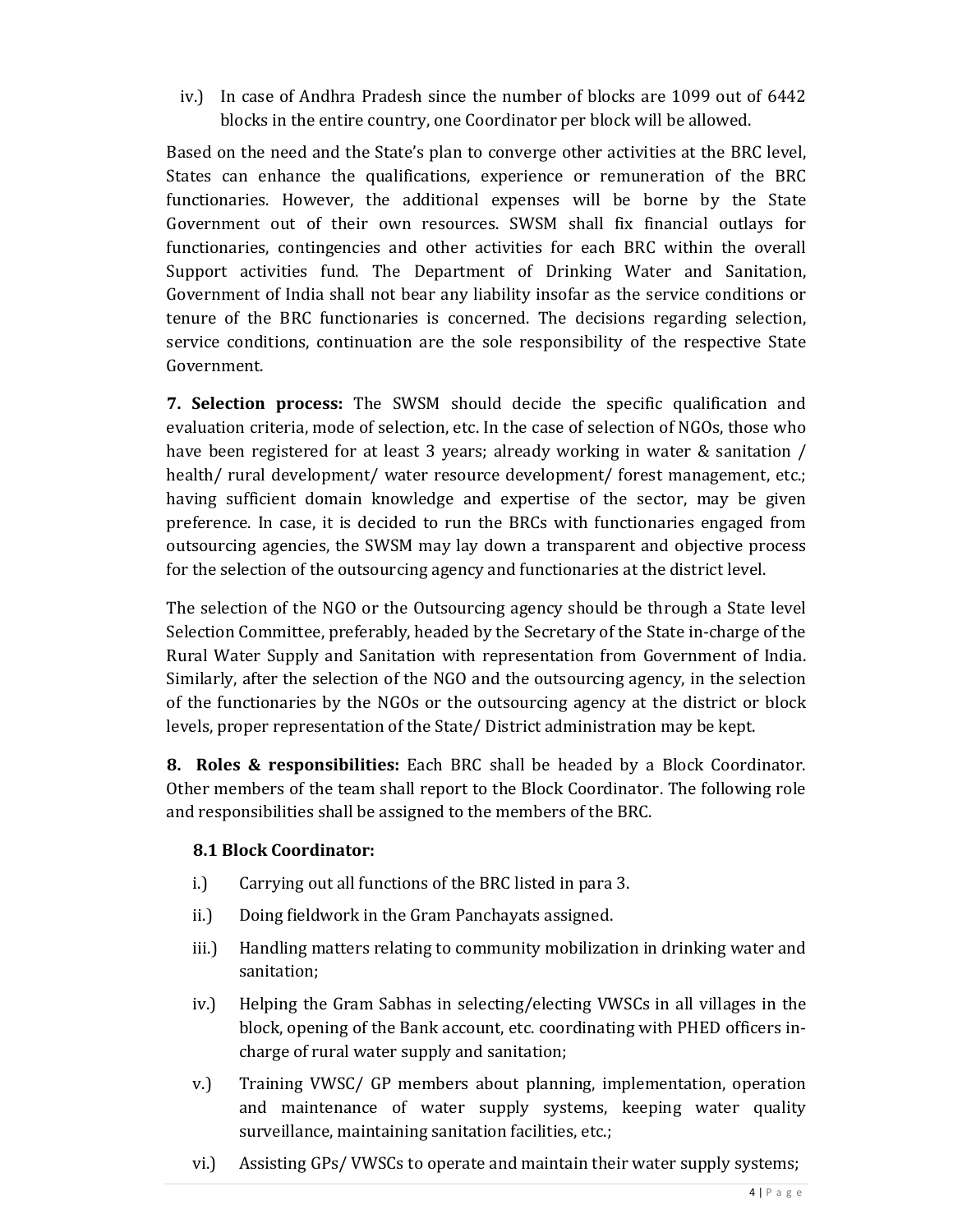- vii.) Getting water samples tested in the water quality testing laboratory and reporting the results to village community/ GPs, VWSCs;
- viii.) Distribution of chlorine tablets if so decided by the Public Health authorities;
- ix.) Coordinating and exchange of information to and from the block level cases of incidence of water and sanitation related diseases. engineer to the block‐level health officer for taking corrective action in
- x.) Documenting case studies and success stories from villages
- xi.) Handling day-to-day accounting of BRC expenditure

## **8.2 Cluster Coordinator**

i.) Carrying out all roles and responsibilities listed out for the Block Coordinator except handling accounting of BRC expenditure.

**9. Training:** After selection a 4- week induction-training programme should be skills for dealing with the village community. The training should be so conducted quality monitoring and surveillance. They should also have a pro‐Panchayat bias and explain the basic features of linkages between health, illness, personal and community hygiene practices, safe drinking water, sanitation, safe handling of water, about the approaches followed in the sector so that they can transfer this knowledge to GPs/ VWSCS/ village community. A generic module will be prepared by Department of Drinking Water and Sanitation and shared with the States. The State Drinking Water and Sanitation will provide guidance to the KRCs in preparing these modules. The State KRCs should organise the induction training at the district level. Atleast two weeks of the induction training should consist of village stay and on‐the‐ first day of the induction training. Only those trainees who successfully complete the induction training should be engaged on duty. Every month, a one‐day review cum refresher training meet should be held at the district level by the DWSM to acquaint provided to BRC functionaries to orient and update their knowledge, build capacity and improve skills. The focus should be given on developing their communication that they become sensitized about the conjunctive use of water which includes should get proper exposure to the PRIs. After the training, they should be able to protection of drinking water sources, etc. BRC functionaries should also be informed Key Resource Centers (KRCs) should prepare the region specific training modules based on the generic module and the Training Needs Assessment. The Department of field training. The tenure of the selected BRC functionaries shall commence on the them with new developments and to foster attitudinal changes among them.

 **10. Financing BRCs:** Expenditure on the functionaries, contingencies and activities work in collaboration with block level staff of other programmes like NRHM, Block with BRC activities and convergence of efforts achieved. State Government may also of the BRC are to be met out of 5% NRDWP allocation for Support activities. BRC shall Resource Centre of SSA, MNREGS, ICDS, etc. and not as a standalone entity. Training and IEC activities under programmes like TSC, NRHM, ICDS, etc. shall be dovetailed provide additional resources from their own funds to the BRCs.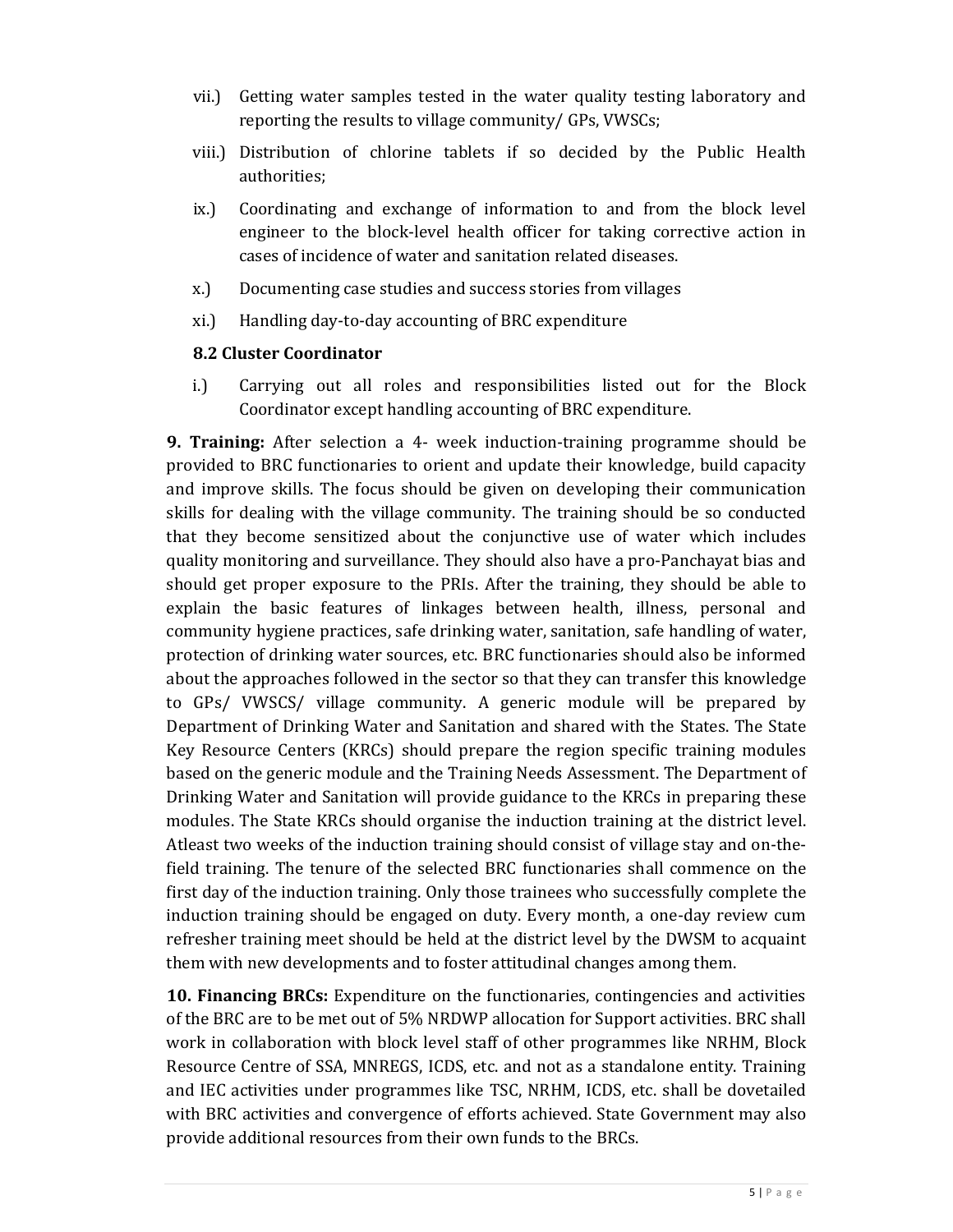funds are available at the appropriate level for payment to the NGOs or outsourcing agencies for payment of remuneration and allowances to the BRC functionaries and The officer in-charge of rural water supply and/or CEO, ZP shall ensure that sufficient that these are actually paid to them before  $7<sup>th</sup>$  day of every month without fail.

 A suitable reporting software will be developed and provided by Department of Drinking Water and Sanitation for keeping the BRC accounts and for reporting on their physical and financial performance on the Integrated Management Information System of the Department.

 **11. Outputs of BRCs:** The SWSM shall quantify the targeted outputs from each DWSM in terms of the following success indicators at the beginning of every year for the same indicators. The DWSM is advised to converge IEC and training activities sanitation, hygiene, health and nutrition and the activities in the villages are spread the year. In turn the DWSM shall quantify the targeted outputs for each BRC against under NRDWP, TSC, NRHM, SSA, ICDS etc. at the district level so that the messages given under these different programmes cover the aspects of safe water, safe out over the targeted villages. :

- i.) Number of village visits done
- ii.) Number of VWSCs formed all villages
- iii.) Number of VWSCs A/c opened for all VWSCs
- iv.) Number of Gram Sabhas in which BRC functionaries participated and talked about water, sanitation and hygiene issues
- v.) Number of schools visited and sensitization/ awareness talks given
- vi.) Number of anganwadis visited and workers sensitized
- vii.) Number of trainings conducted at a) village level b) block level for i) VWSC members ii) GP members iii) other grassroots level workers
- viii.) Number of mandays of training provided at a) village level b) block level to i) VWSC members ii) GP members iii) other grassroots level workers
- ix.) Number of villages where water quality testing is done by using kits and number of times such tests carried out for all drinking water sources -each drinking water source to be tested minimum 2 times in a year

 **12. Role of DWSM:** The DWSM shall monitor the overall functioning and activities of approved by the Block Panchayat and then by the DWSM, the BRC shall prepare a monthly activity plan and put it in the public domain, especially outside the BRC on a monthly basis in the Block Panchayat and DWSM meetings. The DWSM shall release funds from the NRDWP Support component to the Block Panchayats for funding the staff expenses, administrative expenses and activities of the BRCs. It shall ensure that the BRCs and provide necessary guidance to them. It shall ensure training of BRC functionaries, training materials, IEC materials, etc. As per the Annual Action Plan notice board. The same shall be approved by the Block Panchayat and monitored on a the BRC functionaries are paid before  $7<sup>th</sup>$  day of every month without fail.